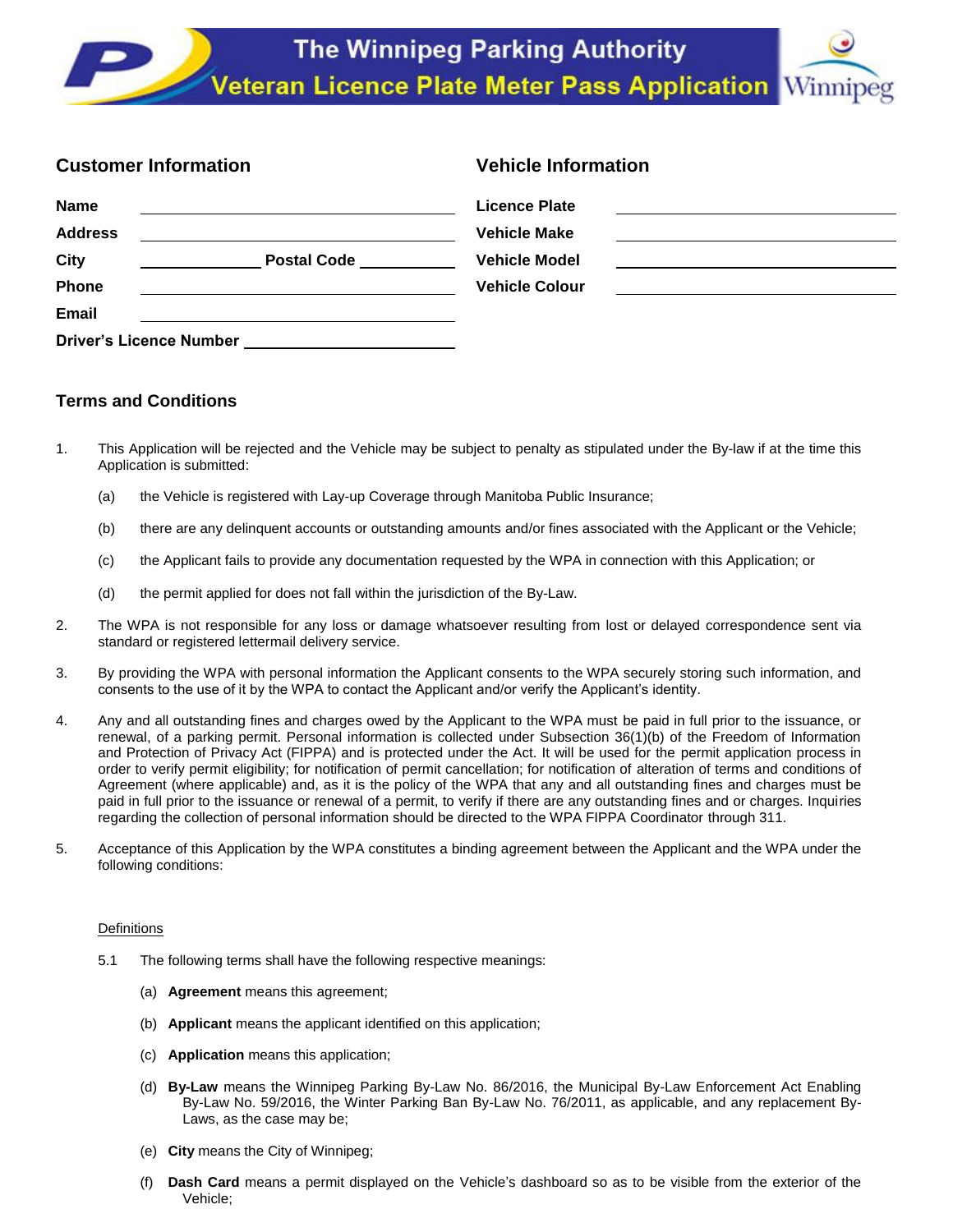- (g) **Permit** means any parking permit issued pursuant to this Agreement;
- (h) **Transponder** means an access device used to gain entry to the parking facility;
- (i) **Vehicle** means the vehicle identified on the Application and any additional vehicle(s) linked with the Permit, where allowed by the permit type;
- (j) **Virtual Permit** means a Permit which is identified by the Vehicle's licence plate and which is not displayed within the Vehicle;
- (k) **WPA** means the City of Winnipeg Parking Authority.

#### Applicant Obligations

- 5.2 The Applicant is responsible for compliance with the terms of the Agreement, and for the compliance by the Vehicle.
- 5.3 The Applicant shall park courteously and shall comply with all regulations, instructions, benefits and penalties, as may be applied by the City in accordance with its By-Laws, including but not limited to tagging and towing of the Vehicle.
- 5.4 The Applicant shall park in the above specified parking facility and in the above specified reserved parking stall (if assigned) in accordance with the terms of the Agreement.
- 5.5 The Applicant shall notify the WPA of any change of licence plate number, contact address, or vehicle registration by completing the Licence Plate Registration Form located on the WPA's website and submitting same to the WPA. Failure to do so constitutes a violation of this Agreement and the Vehicle may be subject to penalty pursuant to the By-Law, including but not limited to revocation of the Permit and tagging and/or towing of the Vehicle.
- 5.6 The Permit is non-transferable between individuals or vehicles and is valid for use by the Applicant and the Vehicle only. Additional vehicles may not be linked to the Permit except where permitted by permit type.

#### Limitation of Liability

5.7 The City and the WPA shall not be liable for injury to or loss suffered by any persons using the parking facility or parking stall specified above, or for loss of or damage to vehicles and their contents. The City shall be free from any and all liability or claim arising due to any injury to employees of the City, third persons, or members of the public, or their property, caused by any act or omission of the Applicant and which is attributable to the Applicant's use of the specified parking facility and/or parking stall.

#### **Termination**

- 5.8 The Applicant may terminate this Agreement by providing one full calendar months' written notice to the WPA by filling out the Permit Cancellation Form located on the WPA's website and delivering it to the WPA or submitting it by email to [wpa-permits@winnipeg.ca](mailto:wpa-permits@winnipeg.ca) or by fax to 204-986-5155. The Applicant shall provide any such notice to the WPA on or before the 1<sup>st</sup> day of the month for cancellation to be effective the last day of that month. In the event that any such notice is provided to the WPA on the 2<sup>nd</sup> of the month or later, the notice period shall be deemed to begin on the 1<sup>st</sup> day of the following month and cancellation will be effective on the last day of the month following the notice period. In such an event, the Applicant shall be responsible for additional charges.
- 5.9 The WPA may terminate or alter the terms of this Agreement by providing one full calendar months' written notice of alteration or termination to the Applicant. Any such alteration or termination shall be at the sole discretion of the WPA.
- 5.10 The WPA may revoke, suspend, or cancel the Permit without notice at any time for any violation of the terms of this Agreement, for non-payment or returned payment, or for any illegal activities by the Applicant. In the event that the Permit is revoked, suspended, or cancelled by the WPA, the Applicant may be subject to penalty as stipulated under the By-Law, including but not limited to tagging and towing, and the Applicant may be unable to reapply for a new permit for the period set out in the By-Law.
- 5.11 In the event this Agreement is terminated by either party, any Transponder issued to the Applicant in connection with this Agreement must be returned to the Winnipeg Parking Authority Office (495 Portage Avenue, Winnipeg, MB R3B 2E4), within 5 days following the date cancellation becomes effective, after which time any deposits paid to the WPA shall be forfeit.
- 5.12 The Applicant shall be liable for all outstanding amounts owing under this Agreement, including late/NSF charges as set out in the City of Winnipeg Fees and Charges By-law No. 196/2008 and any fees incurred due to the Applicant's failure to provide one full calendar months' notice of termination to the WPA.